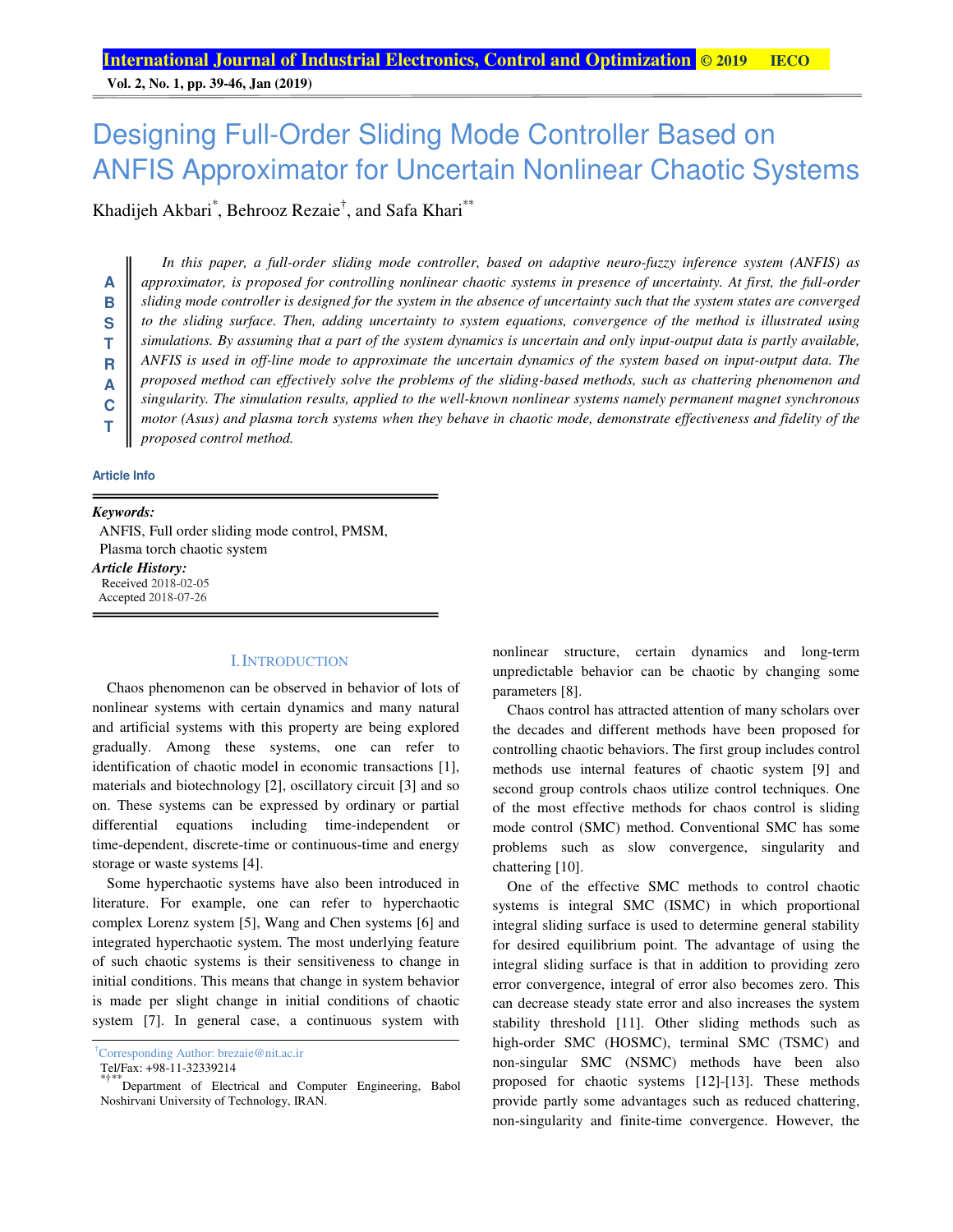main problem of the existing SMC-based methods is that because of using discrete control input, chattering phenomenon occurs and some additional methods are needed to meet the problem. In this study, full-order sliding model control (FOSMC) has been applied to control the chaos. This method provides more general solution in which the singularity and chattering problems have been solved to high extent.

In this paper, FOSMC has been firstly designed for two well-known nonlinear systems namely permanent magnet synchronous motor (PMSM) and plasma torch systems. By applying the proposed control plan on the systems in chaotic mode, the ability of proposed method to control chaotic behavior of system has been demonstrated adequately even in presence of uncertainty. Then, with the assumption that some part of system dynamics is uncertain and only some input-output data is partly available, adaptive neuro-fuzzy inference system (ANFIS) is used to estimate unknown part of the system dynamics based on the off-line input-output data. The main contributions and innovations of the present work which has not been investigated in the existing studies is as follows:

- Applying FOSMC to uncertain chaotic systems, PMSM and plasma torch systems, for the first time
- Combining ANFIS approximator with FOSMC method to control the system with unknown parts

The organization of this paper is as follows. In Section 2, the system equations and the problem statement are presented. In Section 3, the FOSMC method is firstly introduced and then ANFIS approximator is proposed to estimate control law. In Section 4, the simulation results are presented and the conclusion are drawn in Section 5.

## II.SYSTEM EQUATIONS AND PROBLEM **STATEMENT**

The proposed FOSMC method is designed for two nonlinear chaotic systems namely PMSM and plasma torch system. In this section, we introduce the dynamics of these systems.

### *A. Permanent Magnet Synchronous Motor (PMSM)*

Because of high efficiency and power of PMSM and its low construction cost, it has been widely used in industry. In this system, by changing some parameters, system stability may be destroyed and the system may encounter chaotic behavior. In this study, SMC is applied, as one of the most applicable techniques of robust control, for controlling chaotic systems in presence of uncertainty [14]. PMSM chaotic system, introduced in [15], is described as:

$$
\frac{di_d}{dt} = -i_d + \omega i_q + u_d
$$
  
\n
$$
\frac{di_q}{dt} = -i_q - \omega i_d + \gamma \omega + u_q
$$
  
\n
$$
\frac{d\omega}{dt} = \sigma (i_q - \omega) - T_L
$$
\n(1)

where  $i_a$ ,  $i_a$  and  $\omega$ , as system state variables, respectively refer to direct axial current, quadrature axis current and angle speed. Moreover,  $u_d$ ,  $u_a$  and  $T_L$ respectively refer to direct axial axis voltage, quadrature axis voltage and external load torque. In addition,  $\gamma$  and  $\sigma$  are positive but uncertain parameters. If initial conditions and parameters are chosen as follows:

$$
(id(0), iq(0), \omega(0)) = (20, 0.01, -5)
$$
  
\n
$$
ud = uq = TL = 0
$$
  
\n
$$
\gamma = 20
$$
  
\n
$$
\sigma = 5.46
$$
 (2)

then, the system behaves chaotically [16]. The chaotic attractor is depicted in Fig. 1.

Assuming  $x_1 = \omega$ ,  $x_2 = i_q$  and  $x_3 = i_d$ , the system can be recomposed as:

where  $x_1, x_2$  and  $x_3$  refer to state variables and u refers to control signal.

$$
\dot{x}_1 = \sigma(x_2 - x_1) \n\dot{x}_2 = -x_2 - x_1x_3 + \gamma x_1 + u \n\dot{x}_3 = -x_3 + x_1x_2
$$
\n(3)

where  $x_1, x_2$  and  $x_3$  refer to state variables and *u* refers to control signal.

For ease of designing controller, PMSM system is divided to two subsystems. The first subsystem consists of two first equation of (3). The second subsystem includes third equation of (3). It should be noted that the second subsystem, i.e.,  $\dot{x}_3 = -x_3 + x_1 x_2$ , can be considered as dynamical equation inside the system. If  $x_1$  and  $x_2$  converge to zero, the second subsystem is converted to  $\dot{x}_3 = -x_3$ , which asymptotically converges to zero. Therefore, the aim of control system is to design the control input u in the second subsystem, so that  $x_1$  and  $x_2$  are converged to 0. Changing variables in the following form:

$$
y_1 = x_1
$$
  
\n
$$
y_2 = \sigma(x_2 - x_1)
$$
\n(4)

Thus, the second subsystem can be written as:

$$
\dot{y}_1 = y_2
$$
  
\n
$$
\dot{y}_2 = a(x) + bu
$$
\n(5)

Where *b* and  $a(x)$  are as follows: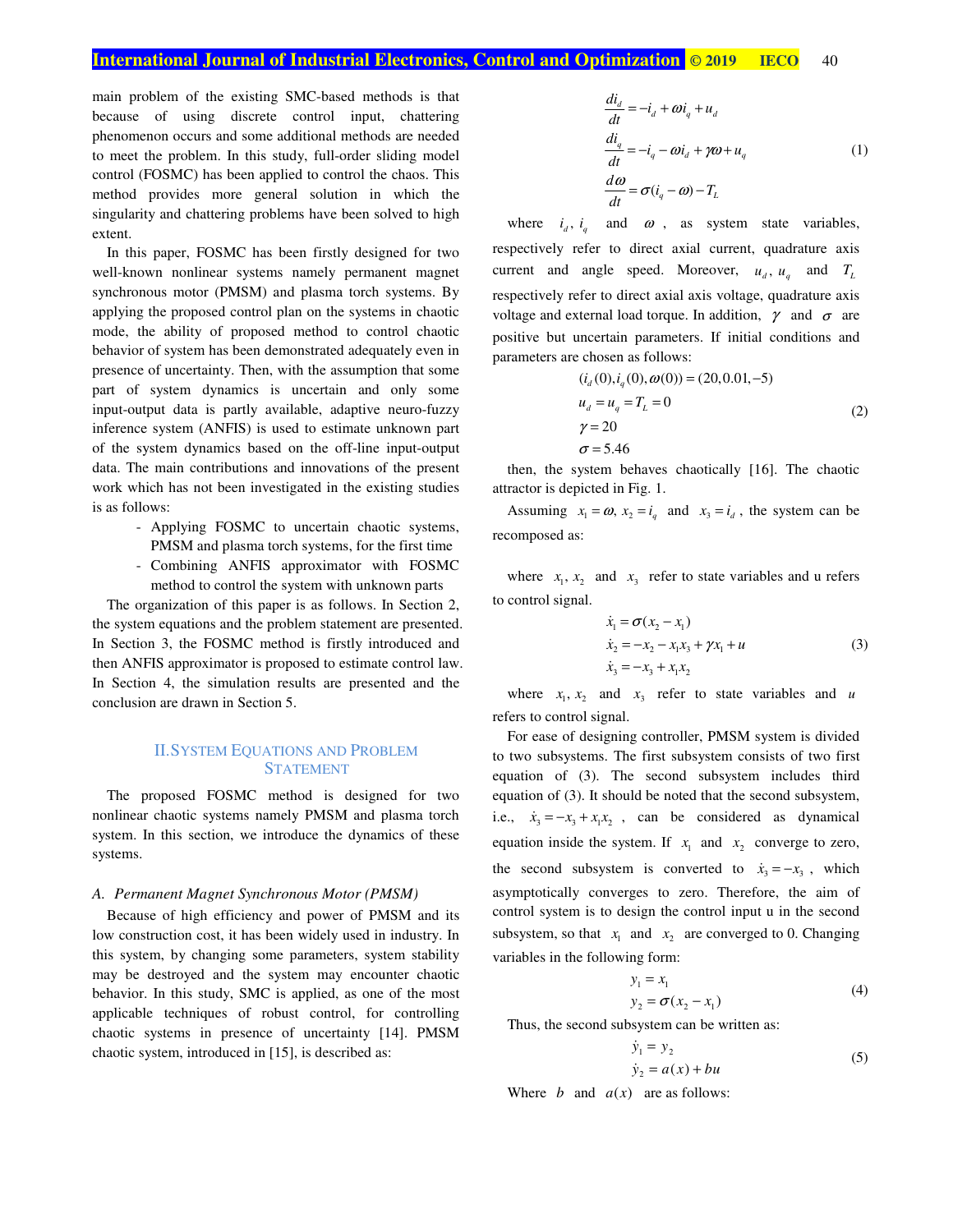## **International Journal of Industrial Electronics, Control and Optimization © 2019 IECO.** 41

$$
a(x) = \sigma[-x_2 - x_1x_3 + \gamma x_1 - \sigma(x_2 - x_1)]
$$
  
\n
$$
b = \sigma
$$
 (6)

Where the system can contain a bounded uncertainty due to the existence of uncertainty in its parameters. Also, external disturbance can also be considered in this system. Thus, we have:



Fig. 1. The phase portrait of PMSM system.

$$
\dot{y}_1 = y_2 \n\dot{y}_2 = a(x) + \Delta a + d_1 + bu
$$
\n(7)

Where  $d_1$  refers to external disturbance satisfying  $| d_1 | \lt \gamma_1$  for  $\gamma_1 \in R$  and  $\Delta a$  refers to uncertainty where  $|\Delta a| < \delta_1$  for  $\delta_1 \in R$ .

### *B. Plasma Torch System*

Rod-type plasma torch system is an example of chaotic system used widely in industrial applications. Mathematical model of the system, described in [17], is as follows:

$$
\ddot{F} + \mu_2 \ddot{F} + \mu_1 \dot{F} + \mu F = \pm F^3
$$
 (8)

where  $F, \dot{F}, \ddot{F} \in R$  and  $\mu, \mu_1, \mu_2 \in R$  are the system parameters. Parameters are depended on thermophysical properties such as electric art current and plasma gas flow rate. In this paper, without loss of generality, only  $-F_3$  is considered. In this equation, the parameters have been considered as  $\mu_1 = 100$  and  $\mu_2 = 1$ . Assuming  $F = x_1$ ,  $\dot{F} = x_2$  and  $\ddot{F} = x_3$ , (8) can be written as:

$$
\dot{x}_1 = x_2 \n\dot{x}_2 = x_3 \n\dot{x}_3 = -\mu x_1 - 50x_2 - x_3 - x_1^3
$$
\n(9)

It has been shown that for  $\mu = -130$ , the system (9) performs chaotic behavior [18]. Chaotic behavior of plasma torch system is illustrated in Fig. 2.

By adding disturbance and uncertainty to the model of

system, the equation becomes:

$$
\dot{x}_1 = x_2
$$
\n
$$
\dot{x}_2 = x_3
$$
\n
$$
\dot{x}_3 = -\mu x_1 - 50 x_2 - x_3 - x_1^3 + \Delta f + d_2 + u
$$
\n
$$
= f(x) + \Delta f + d_2 + u
$$
\n(10)



Fig. 2. The phase portrait of Plasma torch system.

Where  $d_2$  refers to external disturbance satisfying  $\vert d, \vert \lt \gamma$  for  $\gamma$  ∈ R and  $\Delta a$  refers to uncertainty where  $|\Delta f| < \delta_2$  for  $\delta_2 \in R$ .

### *C. Problem Statement*

Consider a high-order nonlinear system in the following canonical form:

$$
\dot{x}_1 = x_2 \n\dot{x}_2 = x_3 \n... \n\dot{x}_n = f(x,t) + d(x,t) + b(x,t)u
$$
\n(11)

Where n refers to the system order;  $x = [x_1, x_2, ..., x_n]^T \in R^n$ is the system state vector;  $b(x,t) \neq 0$  is a continuous function;  $f(x,t)$  refers to continuous and differentiable nonlinear function and  $u \in R$  is the control input. Moreover,  $d(x,t): R^n \to R$  is a partially known function representing uncertainty and external disturbance which satisfies the following condition:

$$
|d(x,t)| \le I_d \tag{12}
$$

Where  $I_d > 0$  is a known limited constant.

At the first, FOSMC method is designed for PMSM and plasma torch systems. Then, by assuming uncertainty in the system dynamics, input-output data is given and the system is approximated using ANFIS and it is utilized in control input.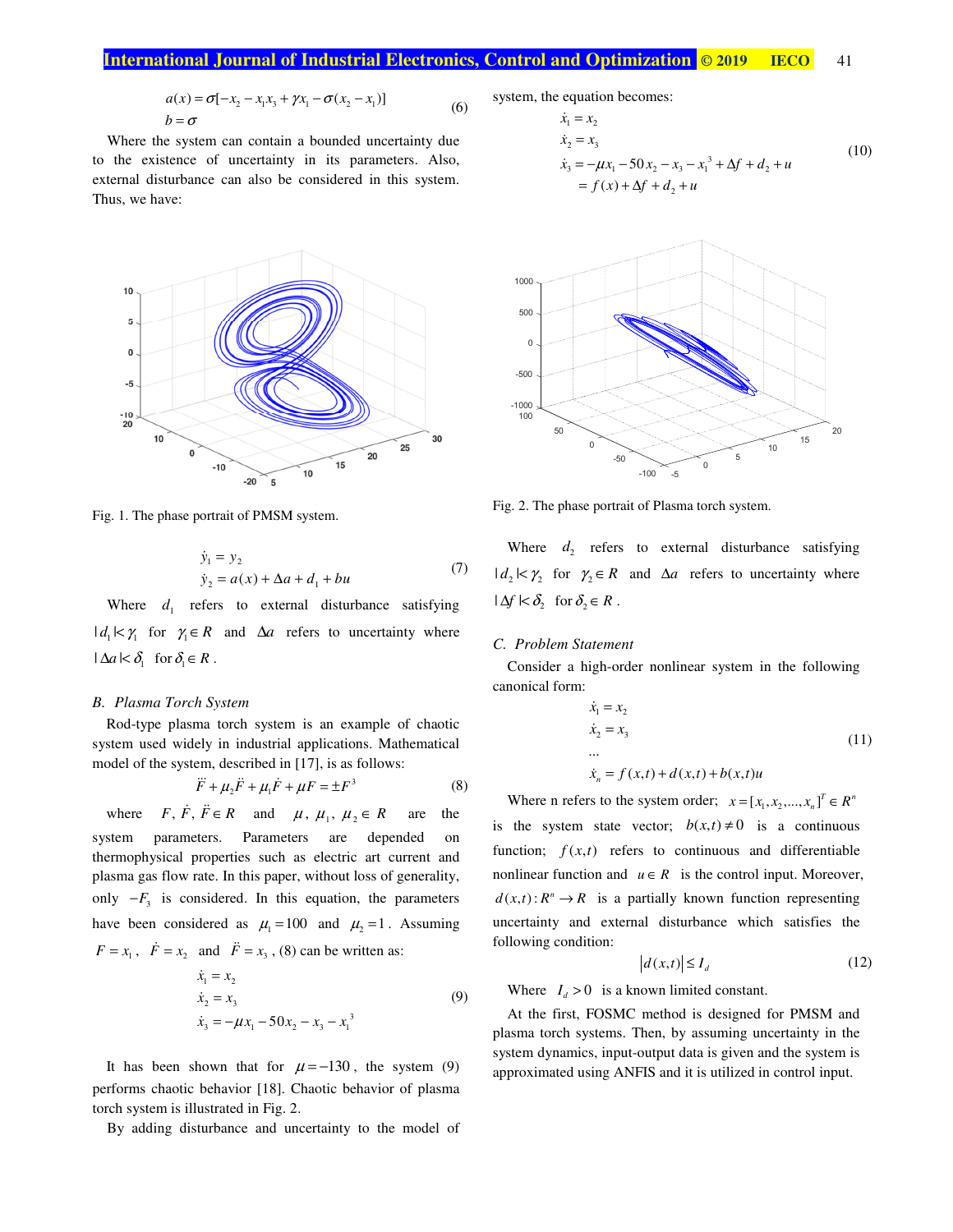## III. PROPOSED METHOD

## *A. Full-Order Sliding Mode Controller*

Designing SMC basically includes two steps, selecting sliding surface and designing sliding controller. Sliding surface should be selected in such way that system can behave desirably. The control aim is to guarantee that the system reaches sliding surface in finite-time and remain on it thereafter [19].

FOSMC can be considered for the systems in canonical form of Brunowski, similar to (11). In this method, sliding surface is defined as:

$$
S = \dot{x}_n + c_n \text{sgn}(x_n) |x_n|^{\alpha_n} + ... + c_1 \text{sgn}(x_1) |x_1|^{\alpha_1}
$$
  
=  $f(x,t) + d(x,t) + b(x,t)u + c_n \text{sgn}(x_n) |x_n|^{\alpha_n}$  (13)  
+ ... +  $c_1 \text{sgn}(x_1) |x_1|^{\alpha_1}$ 

Where  $c_i$  and  $\alpha_i$  (for  $i = 1, ..., n$ ) are constant design parameters. The parameters  $c_i$  are chosen such that  $p^{(n)} + c_n p^{(n-1)} + \cdots + c_2 p + c_1$  is Hurwitz, and  $\alpha_i$  can be determined according to the following conditions:

$$
\alpha_{n+1} = 1
$$
\n
$$
\alpha_n = \alpha
$$
\n
$$
\alpha_{i-1} = \frac{\alpha_i \alpha_{i+1}}{2\alpha_{i+1} - \alpha_i}, i = 2, 3, \dots, n
$$
\n(14)

Where  $\alpha \in (1 - \delta, 1)$  for  $\delta \in (0,1)$ . The control input is chosen as:

$$
u = b^{-1}(x, t)(u_{eq} + u_n)
$$
 (15)

Assuming  $b(x,t) = 1$ , we have:

$$
u = u_{eq} + u_n \tag{16}
$$

where:

$$
u_{eq} = -f(x,t) - c_n \operatorname{sgn}(x_n) |x_n|^{\alpha_n} - \dots - c_1 \operatorname{sgn}(x_1) |x_1|^{\alpha_1} \tag{17}
$$

$$
\dot{u}_n + T u_n = v, \ u_n(0) = 0 \tag{18}
$$

$$
v = -(k_d + k_T + \eta)\text{sgn}(S) \tag{19}
$$

Where  $\eta$  is a positive constant and  $k_T$  and  $k_d$  are selected in such way that following conditions are provided [20].

$$
\left| \dot{d}(x,t) \right| \le k_d
$$
\n
$$
k_T \ge T I_d
$$
\n(20)

Where *T* is a non-negative constant. We have the following theorem:

**Theorem 1 [20].** If the sliding surface *S* is selected as (13) and the control input is considered as (16), then the nonlinear system (11) will reach  $S = 0$  in finite-time and thereby converge to zero along with  $S = 0$  in finite-time.

#### *B. The Proposed Controller*

In majority of problems, especially in field of control

engineering, mathematical model is usually unavailable or inaccurate due to the existence of presumptions. Control methods are highly depended on exact mathematical model and solving problems using these methods is always along with some difficulties. However, intelligent controllers as model-free methods and can reduce the dependency to the model. Hence, these methods can be adequately used in problems in which no mathematical model is available. The methods are also robust to model uncertainties and because of independence on mathematical model, they have usually more adequate performance than classic methods. Another advantage of these methods is their high compatibility, which allows the model to combine them with existing methods to create new combined methods to achieve reasonable solution [21]-[23]. Nowadays, fuzzy logic has become one of the most successful methods for development of complex control systems. The theory of fuzzy logic has been provided by Zadeh in 1965 [24]. With the growth of computer sciences, the fuzzy logic has been widely used in different fields such as control engineering, qualitative modeling, model identification, signal processing, artificial intelligence and so on [25]. Fuzzy approximation is an approach analyzing how to describe complicated functions by means of fuzzy (IF-THEN) rules.

In this paper, ANFIS is used to approximate the uncertain part of the system dynamics. ANFIS consists of a knowledge base including a collection of M fuzzy rules with the following form:

Rule *i*: IF 
$$
x_1
$$
 is  $A_1^i$  and  $x_2$  is  $A_2^i$  and ... and  $x_n$  is  $A_n^i$   
THEN  $\hat{f}_i = p_1^i x_1 + p_2^i x_2 + \dots + p_n^i x_n + q^i$  (21)

Where  $A_j^i$  is a fuzzy set in Rule *i* associated with the membership function of  $\mu_{A_j^i}(x_j)$ , for  $i=1,...,M$  and  $j = 1, \ldots, n$ . Total function of ANFIS with n-input and single output can be written as:

$$
\hat{f}(x) = \frac{\sum_{i=1}^{M} w_i \hat{f}_i}{\sum_{i=1}^{M} w_i}
$$
\n
$$
= \frac{\sum_{i=1}^{M} w_i (p_1^i x_1 + p_2^i x_2 + \dots + p_n^i x_n + q^i)}{\sum_{i=1}^{M} w_i}
$$
\n(22)

Where  $a_j^i$  and  $b^i$  are the parameters of ANFIS and  $w_i$ is the weight of Rule *i* which is calculated by multiplying membership functions of IF part of Rule *i*, i.e.,

$$
w_i = \frac{\pi}{j=1} \mu_{A_j^i}(x_j)
$$
 (23)

The membership functions  $\mu_{A_j^i}$ , are chosen as generalized bell function, which is described as  $\mu_{A_j^i}(x_j; a'_j, b'_j, c'_j)$  $\mu_{A_i^i}(x_j; a_j^i, b_j^i, c_j^i) =$  $1/[1+|(x_j - c_j^i)/b_j^i|^{2b_j^i}]$ . The parameters of ANFIS, i.e.,  $p_j^i$ ,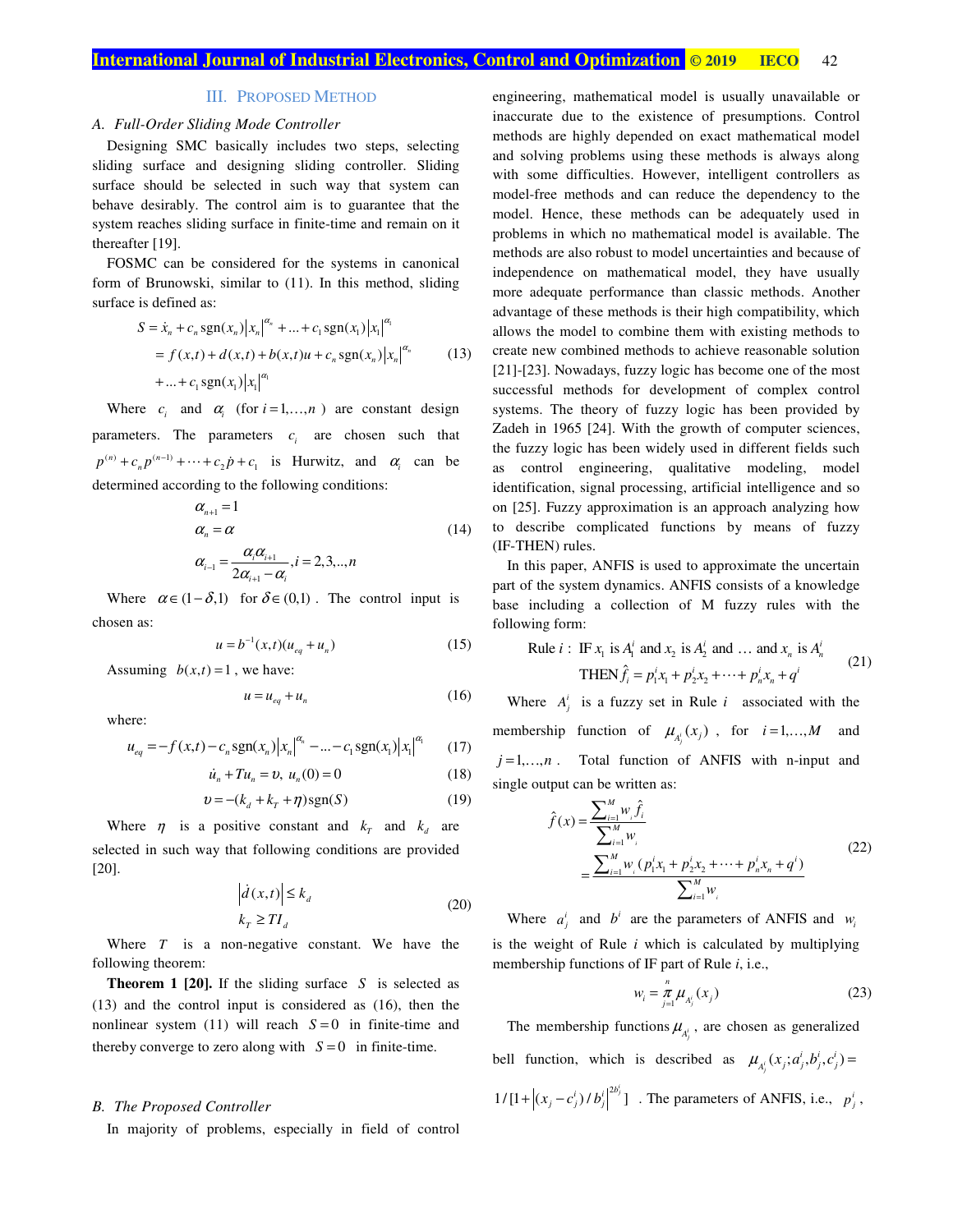# **International Journal of Industrial Electronics, Control and Optimization © 2019 IECO.** 43

 $q^{i}$  and the parameters of these membership functions,  $a^{i}_{j}$ ,  $b^i_j$  and  $c^i_j$  are adjusted using a hybrid learning algorithm (which is a combination of least-squares and backpropagation gradient descent methods,) to model a given set of off-line input-output data. By having off-line input-output data, the learning process can automatically be performed using Fuzzy toolbox of MATLAB software. It should be noticed that ANFIS parameters are constant during the control action. In the proposed method, ANFIS is used to approximate the unknown function using a set of off-line input-output data. After off-line training of the ANFIS, the parameters of ANFIS are considered as fixed values during control operation.

**Theorem 2 [26].** Let  $f(x)$  be a continuous function defined on a compact set  $\Omega$ . Then for any constant  $\varepsilon > 0$ , there exists an ANFIS as (22), such that  $\sup |f(x) - \hat{f}(x)| \leq \varepsilon$ . *x* ∈Ω

The inputs of inference system are considered as states  $x_1, x_2$  and ... and  $x_n$  and the output can be  $\hat{f}(x)$ . By assuming system uncertainty in (11), a new control law called  $u_{\text{anfs}}$  is added to (16) and new control law is given as:

$$
u = u_{eq} + u_n + u_{\text{anfis}} \tag{24}
$$

where  $u_{eq}$  and  $u_{anfis}$  are considered as follows:

$$
u_{eq} = -c_1 \text{sgn}(x_1) |x_1|^{\alpha_1} - \dots - c_n \text{sgn}(x_n) |x_n|^{\alpha_n}
$$
 (25)

$$
u_{\text{anfix}} = -\hat{f} \tag{26}
$$

In addition,  $u_n$  is the solution of (18) and by assuming  $u_n(0) = 0$ , we have:

$$
u_n(t) = (1/T)(k_d + k_T + \eta)(e^{-Tt} - 1)\text{sgn}(S)
$$
 (27)

According to universal approximation theorem, ANFIS defined as  $\hat{f}$  described by (22) has the capability to approximate every desired continuous function *f* defined on a compacted set with favorable accuracy [27]. Similarly, the continuous function,  $\dot{f}$ , can be approximated with an ANFIS defined as  $\dot{\hat{f}}$ . Therefore, there exist known constants  $\phi$  and  $\beta$  such that:

$$
\left| f - \hat{f} \right| < \phi
$$
  
\n
$$
\left| \dot{f} - \hat{f} \right| < \beta
$$
 (28)

Where  $\phi$  and  $\beta$  are known constants defined as accuracies of approximations.

We have the following theorem:

**Theorem 3.** Assume that the system is in form of (11), the sliding surface  $S$  is selected as (13) and the control law is presented as (24). The system states converge to zero in finite-time if  $T\phi + \beta < \eta$  is satisfied.

**Proof.** Consider a Lyapunov function as:

$$
V = \frac{1}{2}S^2\tag{29}
$$

By taking derivative of (29), wet have:

$$
\dot{V} = S\dot{S} \tag{30}
$$

Replacing (24) into (13), we have:

$$
S = (f - \hat{f}) + u_n + d \tag{31}
$$

Where *d* satisfies (12) and (20).

By taking derivative of (31) and replacing into (30), we have:

$$
\dot{V} = S[(\dot{f} - \dot{\hat{f}}) + \dot{u}_n + \dot{d}]
$$
 (32)

Considering the solution of (18) as (27), from (12), (20) and (31), we can write the following inequality:

$$
Tu_n(t) \le T\left|u_n(t)\right| \le T\left|u_n(t)\right|_{\max} \le TI_d + T\phi \le k_T + T\phi \tag{33}
$$

Considering (20) and (28) in (32), we have:

$$
\dot{V} \le S\beta + S\dot{u}_n + S\dot{d} \tag{34}
$$

On the other hand, we have:

$$
S\dot{u}_n + S\dot{d} = -(k_d + k_T + \eta)|S| - STu_n + S\dot{d}
$$
  
=  $(S\dot{d} - k_d|S|) + (-STu_n - k_T|S|) - \eta|S| < (T\phi - \eta)|S|$  (35)

Therefore, we can conclude that:

$$
\dot{V} \le \beta \left| S \right| + T \varepsilon \left| S \right| - \eta \left| S \right| \le \left| S \right| (T \phi + \beta - \eta) \tag{36}
$$

Thus, to make  $\dot{V}$  negative, we must have:

$$
T\phi + \beta < \eta \tag{37}
$$

which completes the proof.

This theorem shows that the proposed method can provide the stability for the system (11) with unknown part and the effect of approximation error can be compensated by appropriate selection of control parameter  $\eta$ .

### IV. SIMULATIONS

#### *A. PMSM System*

In this section, simulation results are illustrated by applying the proposed controller to PMSM system. In order to compare the results of the proposed method with similar methods, we firstly apply a TSMC method [13] to PMSM system. The results are shown in Fig. 3.

Now, we apply the proposed FOSMC technique to PMSM system. The initial states of (20, 0.01, -5) are assumed. In addition, the coefficients and parameters in the sliding surface and the control law are considered as follows:

$$
c_1 = 100, \ c_2 = 50, \ \alpha_1 = 1/3, \ \alpha_2 = 5/10 \tag{38}
$$

$$
T = 0.1, \ (k_d + k_T + \eta) = 10 \tag{39}
$$

The states and the control law are converged to zero as shown in Fig. 4.

By considering chaotic condition and applying uncertainty as (40), it could be observed that the controller is able to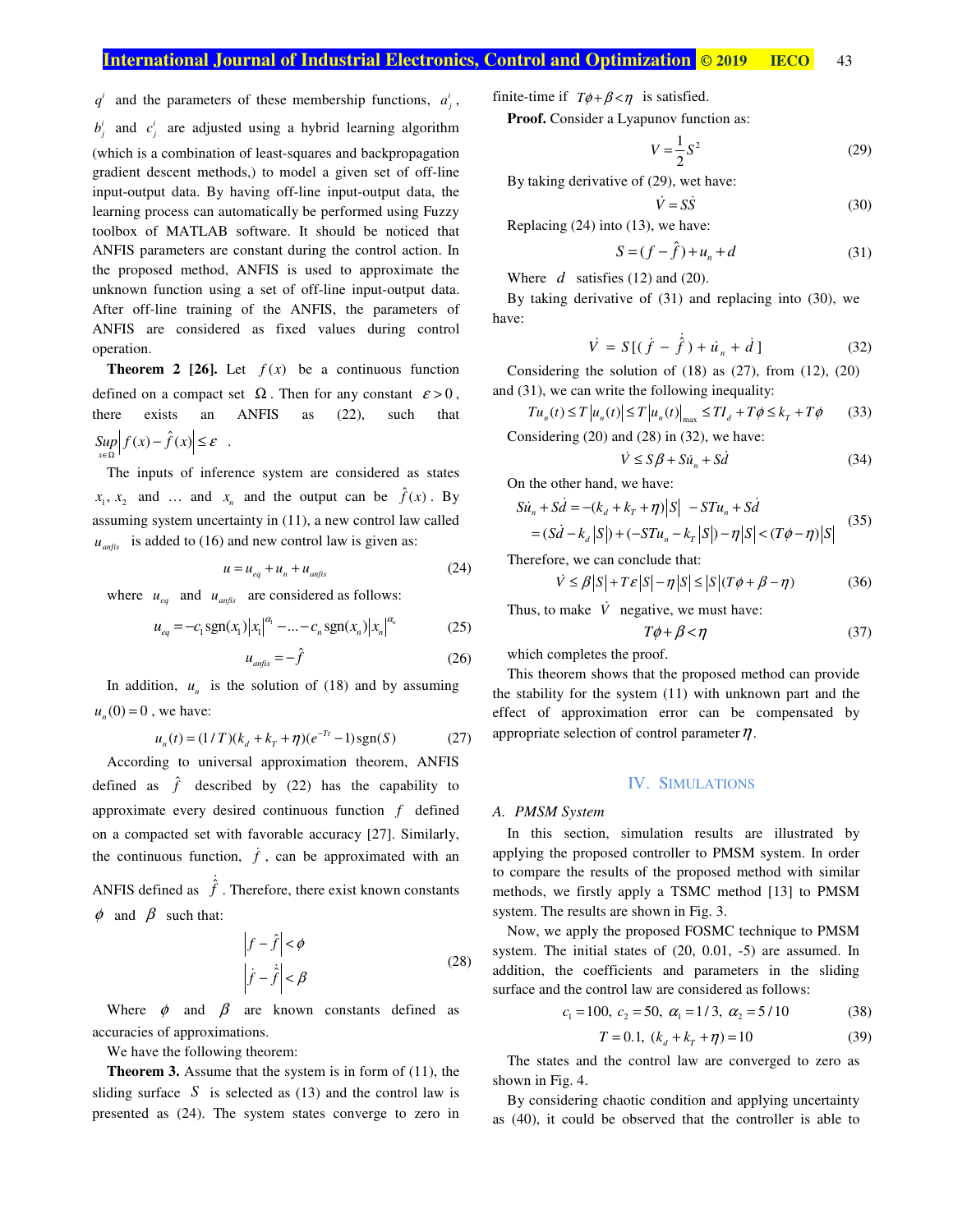control the chaotic system similar to previous case and perform a good convergence.

$$
\Delta f = 0.2 \sin(\pi x_1) \sin(\pi x_2) \sin(\pi x_3), \quad |\Delta f| \le 0.2 \tag{40}
$$

When a part of system dynamics is uncertain, it is approximated using ANFIS, system behavior is depicted in Fig. 5.

It can be seen that FOSMC provides better response compared with TSMC. The use of ANFIS can also improve the results. The existence of uncertainty has not affected on the results and the proposed ANFIS-based FOSMC technique has a satisfactory performance.



Fig. 3. Time response of states and control signal with TSMC for PMSM system.



Fig. 4. Time response of states and control signal with FOSMC for PMSM system.



Fig. 5. Time response of states and control signal with ANFIS-based FOSMC in the presence of uncertainty for PMSM system.

## *B. Plasma Torch System*

Applying TSMC method [13] to plasma torch system, the results are depicted in Fig. 6.

Now, by applying the proposed FOSMC technique to plasma torch system with regard to exiting parameters of controller as (41) and (42), the states and the control law are shown in Fig. 7.

$$
c_1 = 300, c_2 = 150, c_3 = 50,
$$
  
\n
$$
\alpha_1 = 9/12, \alpha_2 = 9/11, \alpha_3 = 9/10
$$
\n(41)

$$
T = 0.1, (k_d + k_T + \eta) = 10 \tag{42}
$$



Fig. 6. Time response of states and control signal with TSMC for rod-type plasma torch system.



Fig. 7. Time response of states and control signal with FOSMC for rod-type plasma torch system.



Fig. 8. Time response of states and control signal with ANFIS-based FOSMC in the presence of uncertainty for rod-type plasma torch system.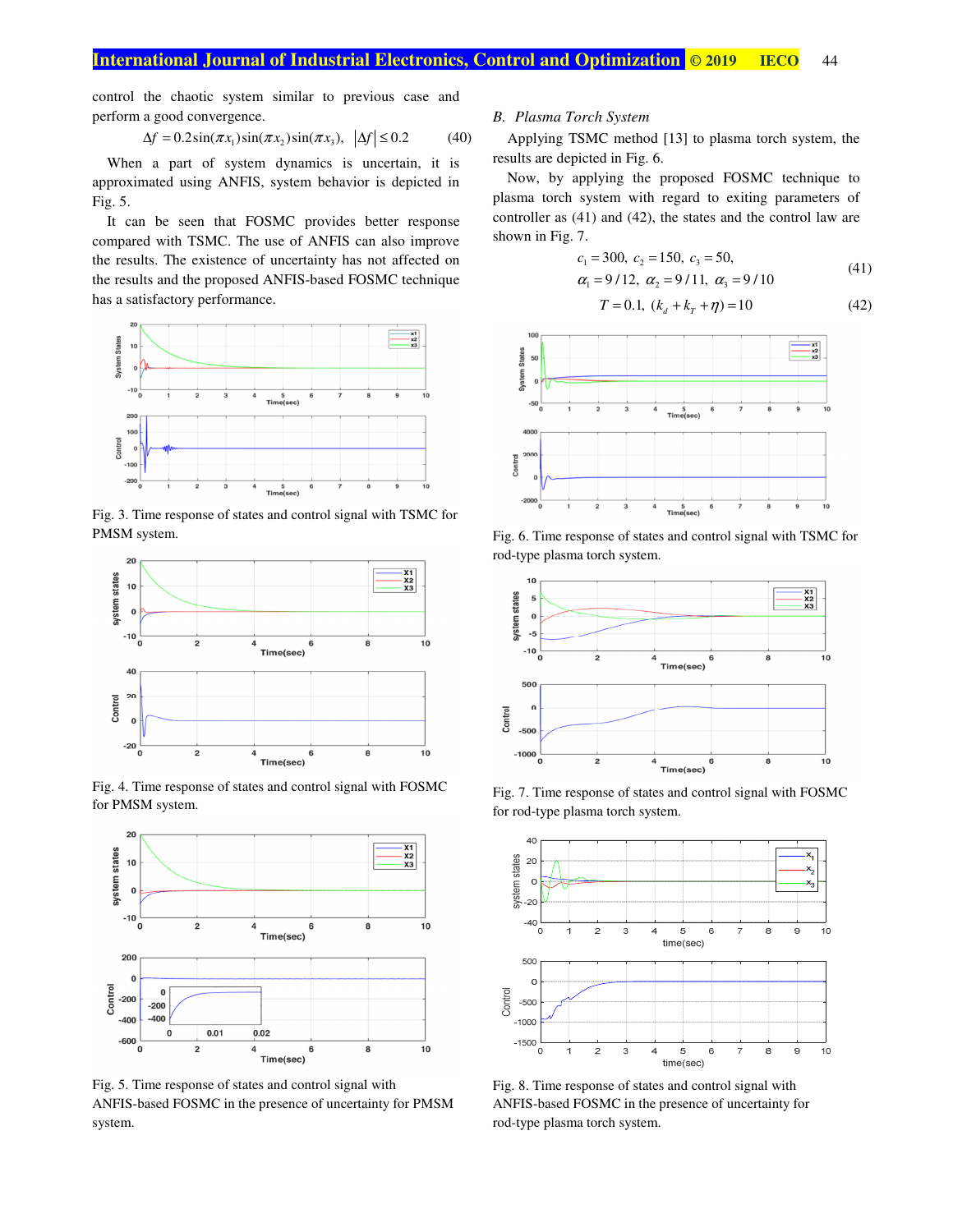It can be observed that using TSMC, although the convergence is acceptable, but due to existence of steady state error, the results are not satisfactory. By utilizing FOSMC the stabilization has been improved. When a part of the system is unknown, the results are shown in Fig. 8. It is also seen that using the proposed ANFIS-based FOSMC, the effects of uncertainty are in acceptable range.

## V. CONCLUSIONS

In this study, FOSMC method based on ANFIS has been applied for controlling chaotic nonlinear systems. The proposed method provides both FOSMC and ANFIS advantages simultaneously. A nonsingular design and chattering-free response together with finite-time robustness against uncertainty is gained while the model of the system includes unknown parts. The method has been applied to well-known chaotic nonlinear systems, i.e., PMSM and plasma torch systems, and the simulation results show the effectiveness of the proposed technique. At first, regardless of uncertainty, it has been observed that the FOSMC method has the ability to meet uncertain chaotic nonlinear systems. Then, the situation for which the system dynamics includes unknown parts, is considered and it has been found that ANFIS has the ability to approximate the unknown part such that the responses of FOSMC has not been affected. Although the method is applicable to the other chaotic systems and also to chaotic neural networks, but at this stage, our aim is to apply the proposed method to some well-known chaotic systems in which SMC-based methods have been studied in the literature and therefore, the comparison on the effects of chaos and uncertainty can be investigated. However, it is the goal of our future research work to apply the proposed method to the other systems.

#### **REFERENCES**

- [1] J.H. Ma and Y.S. Chen, "Study for the bifurcation topological structure and the global complicated character of a kind of nonlinear finance system( $\square$ )," *Applied Mathematics and Mechanics*, Vol. 22, No. 11, pp. 1240-1251, Nov. 2001.
- [2] C.C. Wang, N.S. Pai, and H.T. Yau, "Chaos control in AFM system using sliding mode control by backstepping design," *Communications in Nonlinear Science and Numerical Simulation*, Vol. 15, No. 3, pp. 741-751, Mar. 2010.
- [3] V. Rubežić, I. Djurović, and M. Daković, "Time frequency representation-based detector of chaos in oscillatory circuits," *Signal Processing*, Vol. 86, No. 9, pp. 2255-2270, Sep. 2006.
- [4] C.P. Silva, "Shil'nikov's theorem a tutorial," *IEEE Transactions on Circuits and Systems I: Fundamental Theory and Applications*, Vol. 40, No. 10, pp. 675-682, Oct. 1993.
- [5] C. Tao and C. Yang, "Three control strategies for the Lorenz chaotic system," *Chaos, Solitons and Fractals*, Vol. 35, No. 5, pp. 1009-1014, Mar. 2008.
- [6] M.T. Yassen, "Chaos control of Chen chaotic dynamical

system," *Chaos, Solitons and Fractals*, Vol. 15. No. 2, pp. 271-283, Jan. 2003.

- [7] X. Wang and L. Tian, "Bifurcation analysis and linear control of the Newton-Leipnik system" *Chaos, Solitons and Fractals*, Vol. 27, No. 1, pp. 31-38, Jan. 2006.
- [8] D.P. Feldman, *Chaos and fractals: an elementary introduction*, **Oxford** University Press, ISBN 978-0-19-956644-0, 2012.
- [9] W. Guo and D. Liu. "Nonlinear Control Chua's Chaotic System," *The Open Automation and Control Systems Journal*, Vol. 6, pp. 124-128, 2014.
- [10] H. Nemati, M. Bando, and S. Hokamoto, "Chattering attenuation sliding mode approach for nonlinear systems," *Asian Journal of control*, Vol. 19, No. 4, pp. 1519-1531, July 2017.
- [11] X. Zhang, "Integral Sliding mode control for non-linear systems with mismatched uncertainty based on quadratic sliding mode," *The Journal of Engineering*, Vol. 2015, No. 4, pp. 154-159, Apr. 2015.
- [12] M. Taleb, F. Plestan, and B. Bouolid, "Higher order sliding mode control based on adaptive first order sliding mode controller," *in Proceedings of 19th IFAC World Congress*, pp. 1380-1385, Cape Town, South Africa, Aug. 2014.
- [13] C.-C. Yang, "Robust adaptive terminal sliding mode synchronized control for a class of non-autonomous chaotic systems," *Asian Journal of Control*, Vol. 15, No. 6, pp. 1677-1685, Nov. 2013.
- [14] M. Comanescu, "Sensorless rotor position estimation of PMSM by full-order and sliding mode EMF observers with speed estimate," *International Journal of Vehicle Autonomous Systems*, Vol. 11, No. 2-3, pp. 157-189, 2013.
- [15] Z. Li, J.B. Park, Y.H. Joo, B. Zhang, and G. Chen "Bifurcations and chaos in a permanent-magnet synchronous motor," *IEEE Transactions on Circuits and System I: Fundamental Theory and Applications*, Vol. 43, No. 3, pp. 383-387, Aug. 2002.
- [16] C. Qiang, N. Yu-Rong, Z. Heng-Huo, and R. Xue-Mei, "Full-order sliding mode control of uncertain chaos in a permanent magnet synchronous motor based on a fuzzy extended state observer," *Chinese Physics B*, Vol. 24, No. 11, pp. 110504, Nov. 2015.
- [17] S.A. Ghorui and K. Das, "Theory of dynamic behavior in atmospheric pressure arc plasma devices. I. Theory and system behavior," *IEEE Transactions on Plasma Science*, Vol. 32, No. 1, pp. 296-307, Feb. 2004.
- [18] S. Khari, B. Rezaie and Z. Rahmani, "Controlling chaos based on a novel intelligent integral terminal sliding mode control in a rod-type plasma torch," *Chinese Physics B*, Vol. 25, No. 5, pp. 050210, May 2016.
- [19] S. Mondal, J. Ghommam, and M. Saad, "An adaptive full order sliding mode controller for mismatched uncertain systems," *International Journal of Automation and Computing*, Vol. 14, No. 2, pp191-201, Apr. 2017.
- [20] Y. Feng, F. Han, X. Yu, "Chattering free full-order sliding-mode control," *Automatica*, Vol. 50, No. 4, pp. 1310-1314, Apr. 2014.
- [21] R.E. Precup and H. Hellendoorn, "A survey on industrial application s of fuzzy control," *Computers in Industry*, Vol. 62, No. 3, pp. 213-226, Apr. 2011.
- [22] G. Feng, "A survey on analysis and design of model-based fuzzy control systems," *IEEE Transactions on Fuzzy Systems*, Vol. 14, No. 5, pp. 676-697, Oct. 2006.
- [23] A. Mellit and S.A. Kalogirou, "Artificial intelligence techniques for photovoltaic applications: A review,"